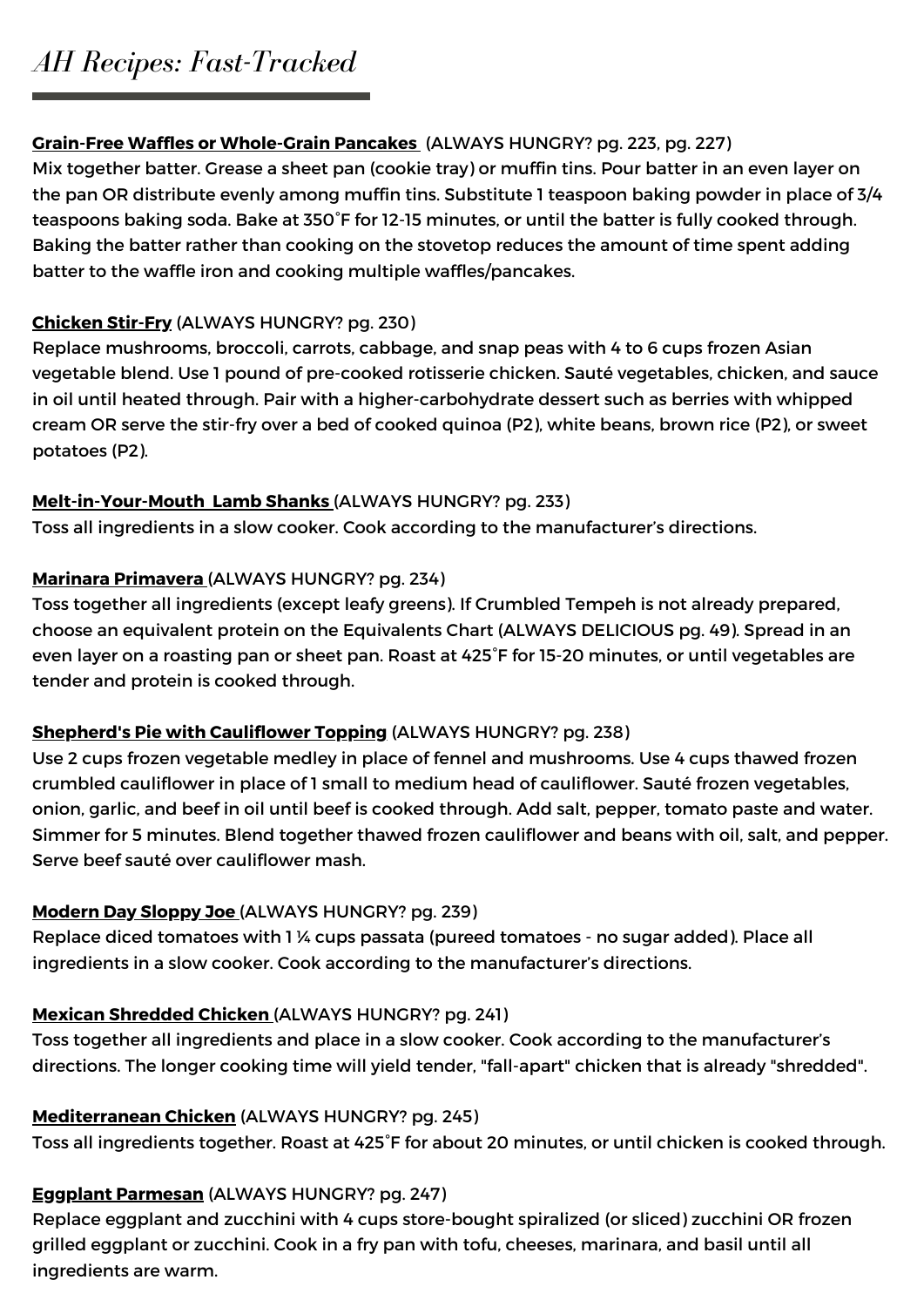# *AH Recipes: Fast-Tracked (Continued)*

## **Coconut Curry Shrimp or Thai Peanut Tempeh** (ALWAYS HUNGRY? pg. 248, pg. 258)

Use 4 to 6 cups frozen Asian vegetable blend in place of the fresh non-starchy vegetables.

## **Ranchero Sauce** (ALWAYS HUNGRY? pg. 272)

Roughly chop peppers and onion. Mix together all ingredients and spread evenly in a single layer on a sheet pan or roasting pan. Roast at 425°F for 15-20 minutes, or until peppers are softened and lightly browned. Remove from the oven and blend until smooth (an immersion blender works best for this).

## **Roasted Sweet Potatoes** (ALWAYS HUNGRY? pg. 279)

Chop the sweet potato into smaller sizes for faster cooking times.

## **Coconut Cashew Clusters** (ALWAYS HUNGRY? pg. 284)

Use melted dark chocolate, pre-chopped cashews or nuts and coconut flakes. Mix then scoop into silicone ice cube trays. Place in the fridge until set. Remove from silicone ice cube tray and store in the fridge for easy snacks during the week.